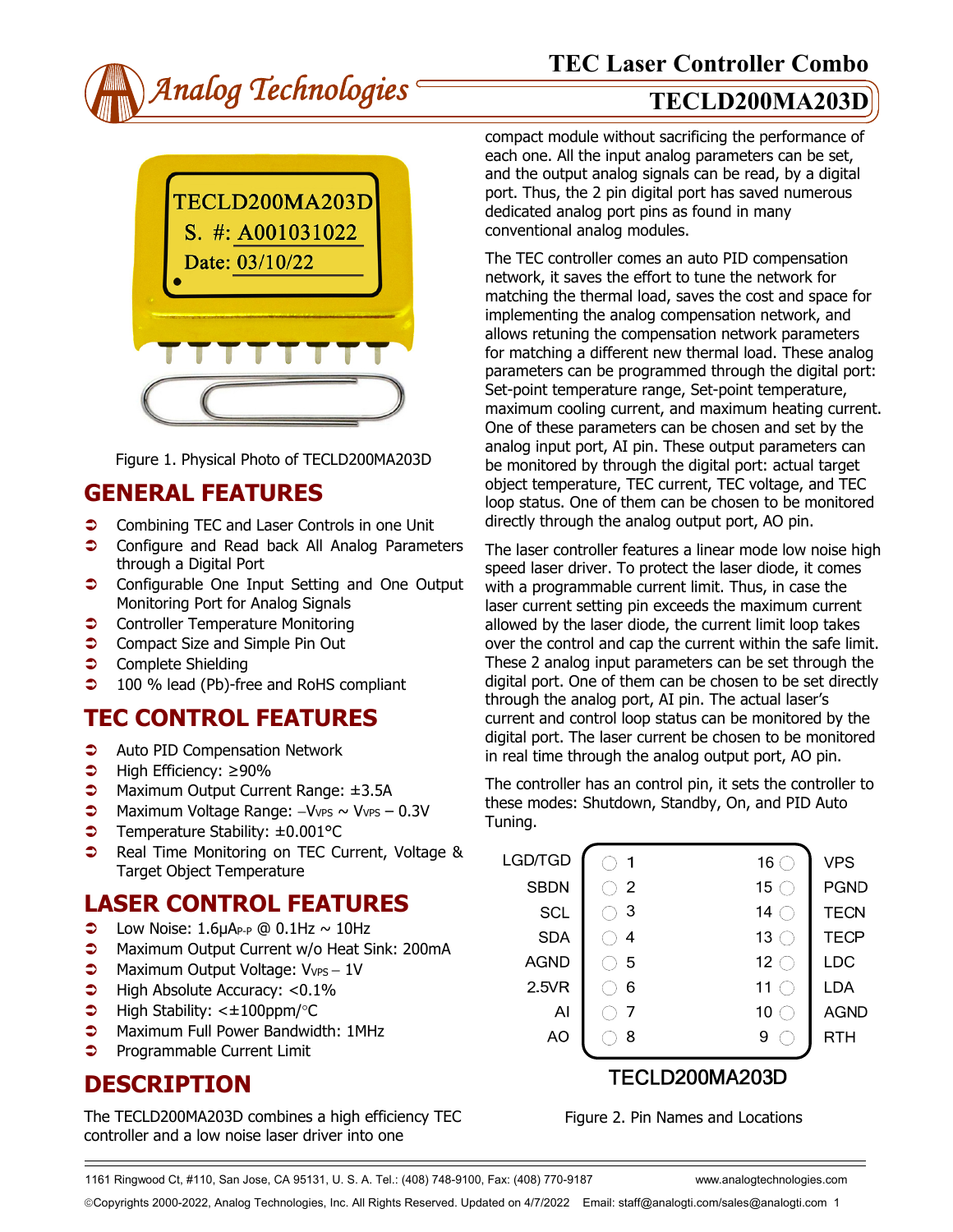

**Warning: The through hole type of modules can only be soldered manually on the board by a ]solder iron of < 310ºC (590ºF), not go through a reflow oven process.** 

## **SPECIFICATIONS**

Table 1. Pin Function Descriptions

| Pin $#$        | <b>Name</b>    | <b>Type</b>            | <b>Description</b>                                                                                                                                                                                                                                    |  |  |
|----------------|----------------|------------------------|-------------------------------------------------------------------------------------------------------------------------------------------------------------------------------------------------------------------------------------------------------|--|--|
| $\mathbf{1}$   | <b>LGD/TGD</b> | Digital output         | Temperature good indication or Loop Good indication.                                                                                                                                                                                                  |  |  |
| $\overline{2}$ | <b>SBDN</b>    | Digital input          | Shut down control. Negative logic, at the internal chip control input: >1.4V<br>$=$ enable, <0.95V = shut down, normal threshold voltage = 1.2V.                                                                                                      |  |  |
| 3              | <b>SCL</b>     | Serial clock<br>input  | Serial Clock Input. Data is shifted into the SDA pin on the rising edges of<br>SCL and output through the SDA pin on the falling edges of SCL.                                                                                                        |  |  |
| 4              | <b>SDA</b>     | Serial<br>data input   | Serial data input and output.                                                                                                                                                                                                                         |  |  |
| 5              | <b>AGND</b>    | Ground                 | Signal ground pin. Connect ADC and DAC grounds to here.                                                                                                                                                                                               |  |  |
| 6              | <b>2.5VR</b>   | Analog output          | Reference voltage. It can source 3mA max, with $1.2\mu Vp-p$ noise $@0.1$ to<br>10Hz and 20ppm/°C stability max.                                                                                                                                      |  |  |
| $\overline{7}$ | <b>AI</b>      | Analog input           | An external control voltage, instead of the internal DAC, can be used to set<br>the desired LD output current, TEC current limit, TEC voltage limit, TEC<br>temperature. The set point can be monitored in real time.                                 |  |  |
| 8              | <b>AO</b>      | Analog output          | Analog signals can be buffered out this pin by sending commands through<br>the digital serial interface. Output values(LD voltage, LD current, TEC<br>temperature, TEC voltage, TEC current) can be monitored in real time.                           |  |  |
| 9              | <b>RTH</b>     | Analog input           | Connect to the thermistor for sensing the desired object temp. Thermistor's<br>other end connects to the signal ground, pin 4 or pin 10. RRTH = $10k\Omega$ @<br>25°C. Other thermistors or temperature sensors can also be used, consult<br>with us. |  |  |
| 10             | <b>GND</b>     | Ground                 | Signal ground, internally connected to Pin 5 GND. Can be used for<br>connecting the thermistor.                                                                                                                                                       |  |  |
| 11             | <b>LDA</b>     | Analog output          | Laser diode anode. Connect it to the anode of the laser diode.                                                                                                                                                                                        |  |  |
| 12             | <b>LDC</b>     | Analog output          | Laser diode cathode. Connect it to the cathode of the laser diode.                                                                                                                                                                                    |  |  |
| 13             | <b>TECP</b>    | Analog power<br>output | Connects to TEC positive terminal.                                                                                                                                                                                                                    |  |  |
| 14             | <b>TECN</b>    | Analog power<br>output | Connects to TEC negative terminal.                                                                                                                                                                                                                    |  |  |
| 15             | <b>PGND</b>    | Power ground           | Power ground for connecting to the power supply.                                                                                                                                                                                                      |  |  |
| 16             | <b>VPS</b>     | Power input            | Positive power supply rail. The value is 5V.                                                                                                                                                                                                          |  |  |

1161 Ringwood Ct, #110, San Jose, CA 95131, U. S. A. Tel.: (408) 748-9100, Fax: (408) 770-9187 www.analogtechnologies.com

Copyrights 2000-2022, Analog Technologies, Inc. All Rights Reserved. Updated on 4/7/2022 Email: staff@analogti.com/sales@analogti.com 2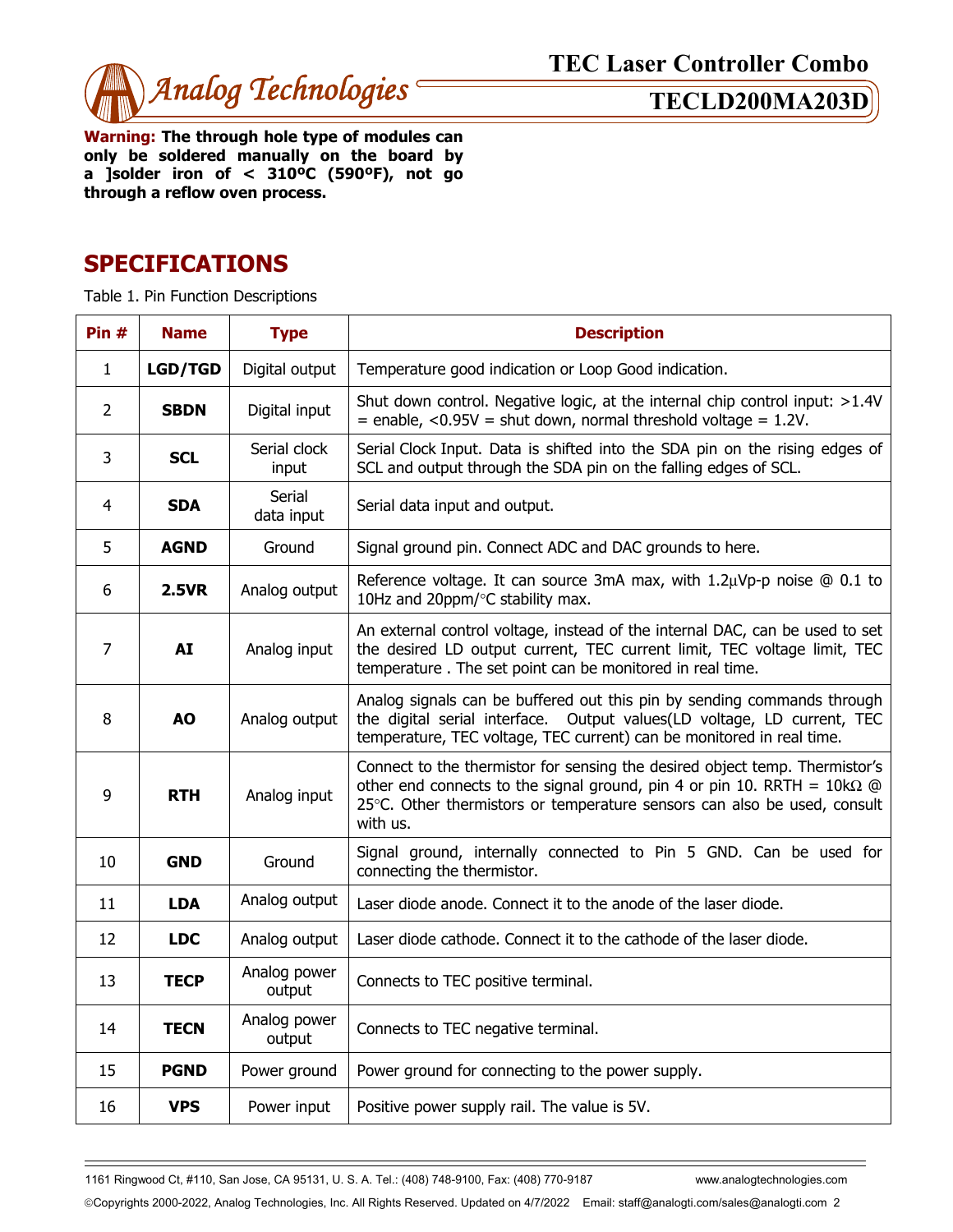

### Table 1. Electrical characteristics.

| <b>Symbol</b>           | <b>Parameter</b>                                                 |             | <b>Max</b> | <b>Units</b> |
|-------------------------|------------------------------------------------------------------|-------------|------------|--------------|
| fscl                    | Clock Frequency, SCL                                             |             | 400        | kHz          |
| t <sub>LOW</sub>        | Clock Pulse Width Low                                            | 1.2         |            | μs           |
| <b>t</b> high           | Clock Pulse Width High                                           | 0.6         |            | μs           |
| taa                     | Clock Low to Data Out Valid                                      | 0.1         | 0.9        | μs           |
| <b>t</b> <sub>BUF</sub> | Time the bus must be free before a new transmission can start(2) | 1.2         |            | μs           |
| <b>THD.STA</b>          | Start Hold Time                                                  | 0.6         |            | μs           |
| tsu.sta                 | Start Set-up Time                                                | 0.6         |            | μs           |
| <b>t</b> HD.DAT         | Data In Hold Time                                                | $\mathbf 0$ |            | μs           |
| <b>t</b> su.dat         | Data In Set-up Time                                              | 100         |            | ns           |
| tr                      | <b>Inputs Rise Time</b>                                          |             | 300        | ns           |
| tF                      | Inputs Fall Time                                                 |             | 300        | ns           |
| tsu.sto                 | Stop Set-up Time                                                 | 0.6         |            | μs           |
| t <sub>DH</sub>         | Data Out Hold Time                                               | 50          |            | ns           |



Figure 3. SCL: Serial Clock, SDA: Serial Data I/O





1161 Ringwood Ct, #110, San Jose, CA 95131, U. S. A. Tel.: (408) 748-9100, Fax: (408) 770-9187 www.analogtechnologies.com

Copyrights 2000-2022, Analog Technologies, Inc. All Rights Reserved. Updated on 4/7/2022 Email: staff@analogti.com/sales@analogti.com 3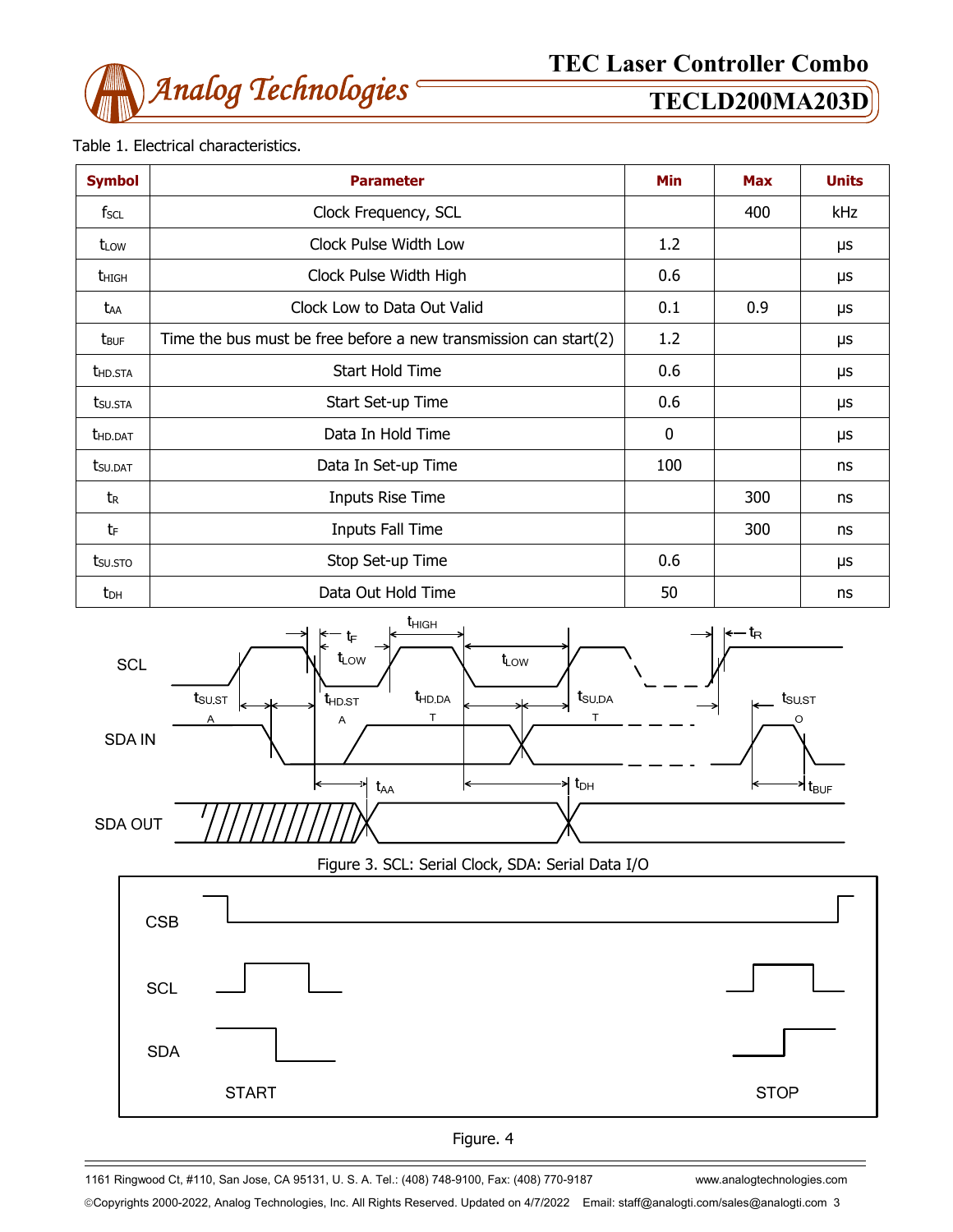

Table. 3

| .            |                       |     |            |                             |             |
|--------------|-----------------------|-----|------------|-----------------------------|-------------|
| <b>START</b> | <b>DECICE ADDRESS</b> | R/W | <b>ACK</b> | <b>REDA DATA WRITE DATA</b> | <b>STOP</b> |
|              | 0000000 or 1000000    |     |            | 00000000                    |             |

### Table 4. REGISTER MAP command

| <b>REGISTER</b>                | <b>DESCRIPTION</b> | R/W | <b>SIZE</b> | <b>ADDR</b> | <b>DEFAULT VALUE</b> |
|--------------------------------|--------------------|-----|-------------|-------------|----------------------|
| Al                             | Device control     | R/W |             | 0x00        | 0x0                  |
| AO<br>Device operation summary |                    | R/W |             | 0x80        | 0x80                 |

### Table 5. AI REGISTER

| <b>BITS</b> | <b>SYMBOL</b> | <b>DESCRIPTION</b>                                                                                                                                                                                                                                                                                                                                                       |
|-------------|---------------|--------------------------------------------------------------------------------------------------------------------------------------------------------------------------------------------------------------------------------------------------------------------------------------------------------------------------------------------------------------------------|
| B[0]        | LIS.          | Laser current set. 0V to 2.5V sets the laser current from 0 to 200mA linearly.                                                                                                                                                                                                                                                                                           |
| B[1]        | <b>TMS</b>    | Object set-point temperature input port. It is internally tied by a 500k resistor to the<br>half value of the reference voltage, 1.25V. The open circuit voltage of this pin is thus<br>1.25V, corresponding to a set-point temperature of 25°C by using the default<br>temperature network (with the set-point temperature range being from 15°C to<br>$35^{\circ}$ C). |
| B[2]        | <b>ILMC</b>   | <b>TEC</b> cooling limits                                                                                                                                                                                                                                                                                                                                                |
| B[3]        | <b>ILMH</b>   | TEC heating limits                                                                                                                                                                                                                                                                                                                                                       |
| B[4]        | VLM.          | TEC voltage limits                                                                                                                                                                                                                                                                                                                                                       |
| B[5]        | NC.           |                                                                                                                                                                                                                                                                                                                                                                          |
| B[6]        | NC.           |                                                                                                                                                                                                                                                                                                                                                                          |
| B[7]        | <b>NC</b>     |                                                                                                                                                                                                                                                                                                                                                                          |

### Table 6. AO REGISTER

| <b>BITS</b> | <b>SYMBOL</b> | <b>DESCRIPTION</b>                                                                                                                                                                            |
|-------------|---------------|-----------------------------------------------------------------------------------------------------------------------------------------------------------------------------------------------|
| B[0]        | LIO           | Laser current output indication. OV to 2.5V indicates the laser current from 0A to<br>200mA linearly.                                                                                         |
| B[1]        | <b>LDA</b>    | Laser diode anode. Connect it to the anode of the laser diode. This pin is used to<br>drive a laser of which the cathode is connected to the case and the case is connected<br>to the ground. |
| B[2]        | <b>TMO</b>    | Actual object temperature. 0.1V to 2.5V indicates the default temperature network<br>from 15°C to 35°C.                                                                                       |
| B[3]        | <b>VTEC</b>   | TEC Voltage Output.                                                                                                                                                                           |
| B[4]        | <b>ITEC</b>   | <b>TEC Current Output.</b>                                                                                                                                                                    |
| B[5]        | <b>CTMO</b>   | The driver internal temperature indication output.                                                                                                                                            |
| B[5]        | <b>NC</b>     |                                                                                                                                                                                               |
| B[6]        | <b>NC</b>     |                                                                                                                                                                                               |
| B[7]        | <b>NC</b>     |                                                                                                                                                                                               |

1161 Ringwood Ct, #110, San Jose, CA 95131, U. S. A. Tel.: (408) 748-9100, Fax: (408) 770-9187 www.analogtechnologies.com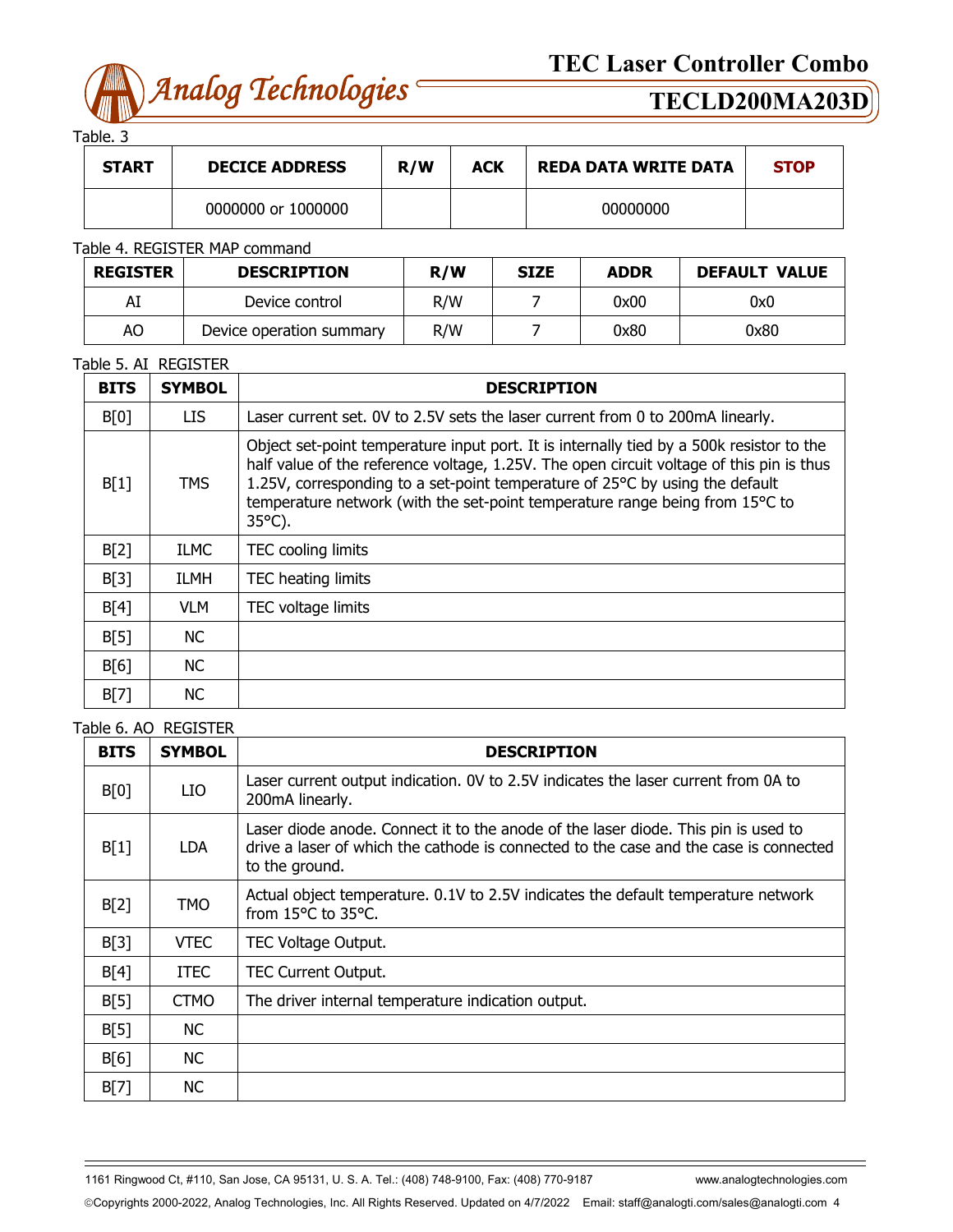

## **MECHANICAL DIMENSIONS**





1161 Ringwood Ct, #110, San Jose, CA 95131, U. S. A. Tel.: (408) 748-9100, Fax: (408) 770-9187 www.analogtechnologies.com Copyrights 2000-2022, Analog Technologies, Inc. All Rights Reserved. Updated on 4/7/2022 Email: staff@analogti.com/sales@analogti.com 5